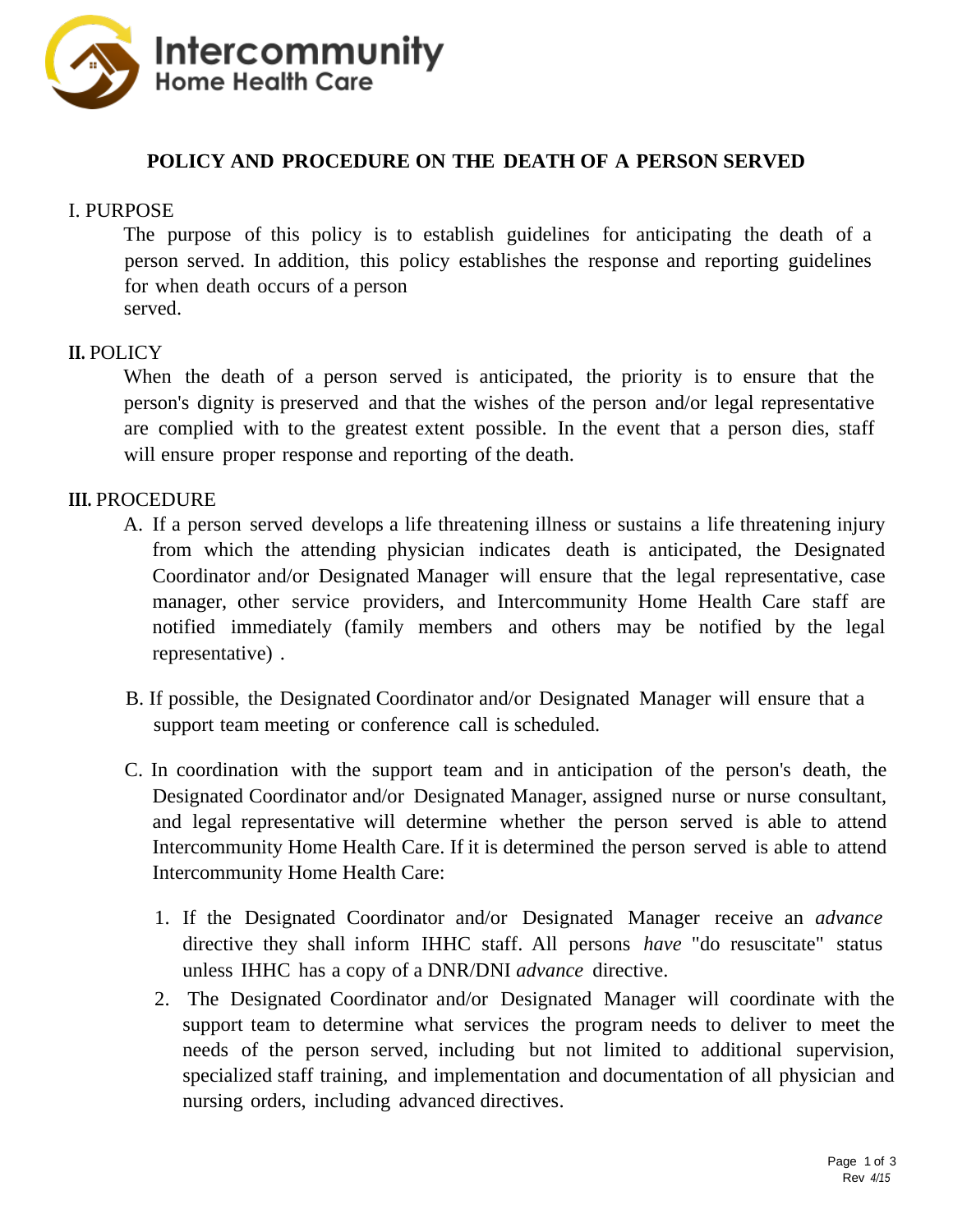

- D. When discovering a person served who appears to *have* died, all staff will treat the situation as if it were a medical emergency and will take the following steps:
	- 1. Staff will call "911" and provide first aid and/or CPR to the extent they are qualified, unless the person served has an advanced directive.

2. Staff will notify all required persons including the Designated Coordinator and/or Designated Manager and assigned nurse or nurse consultant, if available.

- 3. When an authorized person, such as a physician or paramedic, determines that the person served is deceased, the Designated Coordinator and/or Designated Manager will immediately contact the person's legal representative and residential provider. If the death occurs when the person is in attendance at an Intercommunity Home Health Care site, the Designated Coordinator and/or Designated Manager will ensure the County Coroner's office is notified and will ensure that the body is not *moved* until the coroner arrives.
- 4. The Designated Coordinator and/or Designated Manager will notify the following individuals or entities within 24 hours of the death, or receipt of information that the death occurred, unless Intercommunity Home Health Care has reason to know that the death has already been reported:
	- a. Legal representative or designated emergency contact
	- b. Case manager
	- c. MN Office of the Ombudsman for Mental Health and Developmental Disabilities and the Department of Human Services Licensing Division using the required reporting forms. These forms include the *Death Reporting Form* and *Death or Serious Injury Report Fax Transmission Cover Sheet.*
- 5. The CEO or Program Manager/Branch Manager will be responsible for sending the notification letter "Notification Letter to Next-of-Kin" from the MN Office of the Ombudsman for Mental Health and Developmental Disabilities to the next of kin and may offer to arrange grief counselling for staff and other involved persons.
- I. Upon the death of the person, any funds or other property of the person will be surrendered to the person's legal representative or given to the executor or administrator of the estate in exchange for an itemized receipt. A written inventory that was completed regarding the person's funds or property will be placed in their file with signatures obtained from the legal representative, executor, or administrator of the estate.
- J. Intercommunity Home Health Care will conduct an internal review of incident of deaths that occurred while services were being provided and that were not reported by the program as alleged or suspected maltreatment, for identification of incident patterns and implementation of corrective action as necessary to reduce occurrences.